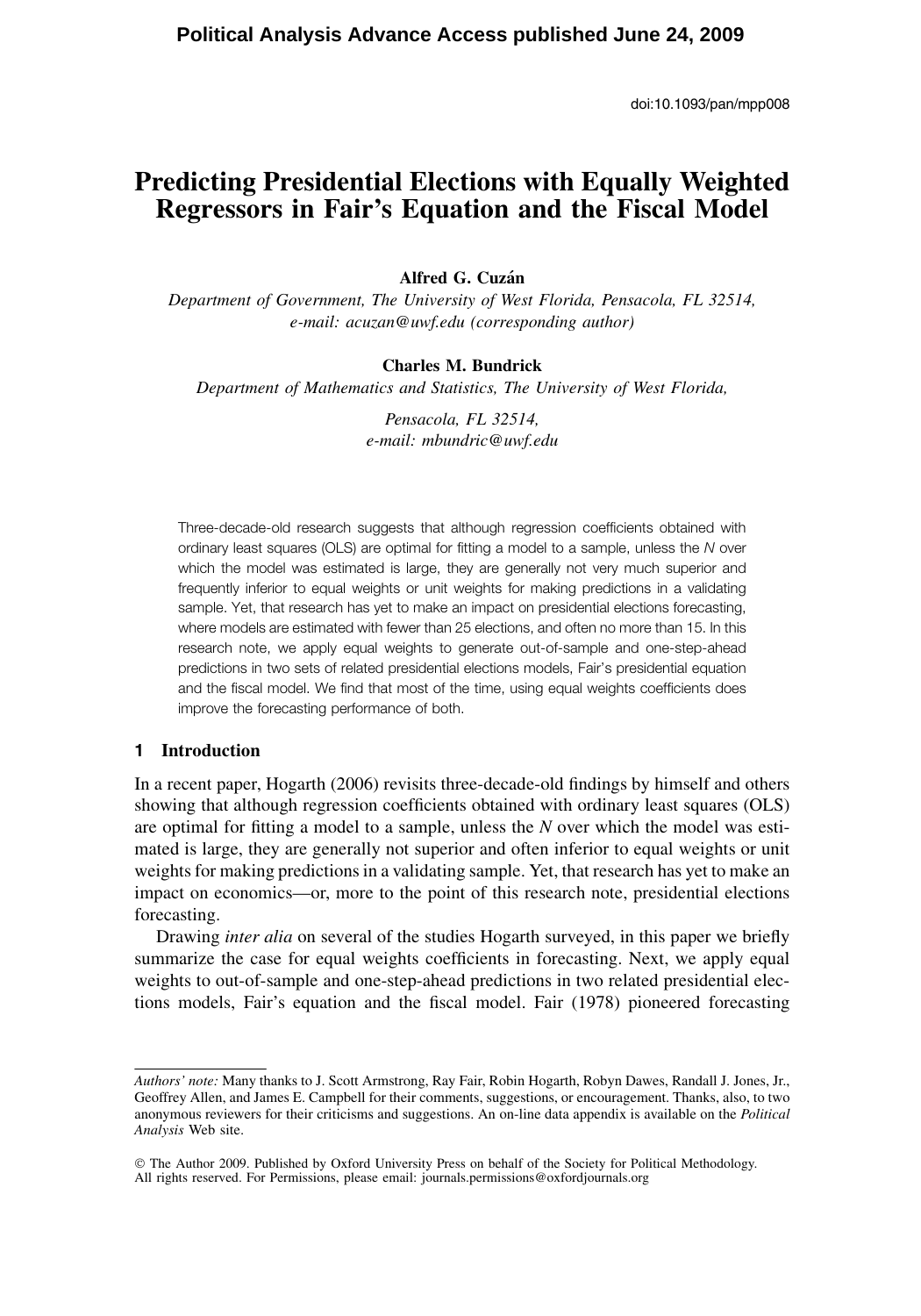presidential elections with a regression model that relies on ''fundamentals'' (Nordhaus 2006), not polling data. So does the fiscal model, a recent newcomer to the field of elections forecasting, although it saw light as an explanatory model only a few years after Fair's (Cuza´n and Heggen 1984). In its present version, the fiscal model borrows several of its variables from Fair's, and for that reason has been variously characterized as a ''variant'' (Nordhaus 2006), ''extension'' (Jones 2008), or ''amended version of Fair's equation'' (Campbell and Lewis-Beck 2008). For an earlier comparison on the fitting and forecasting performance of the two, see Cuzan and Bundrick (2005). In this paper, we show that although the results are not all in the same direction, using equal weights coefficients generally improves the forecasting performance of both models.

#### 2 The Case for Equal Weights Coefficients in Predictions

The case for using equal weights regression models in making predictions when the number of observations is small has been made over the last four decades (Armstrong 1985, Chap. 8; Dana and Dawes 2004; Dawes 1979; Dawes and Corrigan 1974; Einhorn and Hogarth 1975; Schmidt 1971; Weiner 1976). Very summarily, the argument goes as follows: Coefficients calculated with OLS multiple regression procedures are optimal for fitting a model to existing data, that is, to estimate a ''measurement model,'' but often these same coefficients will not do as well as equal weights in a ''forecasting model,'' one designed to make predictions in a new sample. (The terminology is from Armstrong 1985, 219). This is because amodel with ''optimal'' coefficients uses up degrees of freedom with each additional regressor, is affected by outliers, fits some of the noise in the data, and is sensitive to correlations among the predictors, and other violations of assumptions of multiple regression. This shrinkage also occurs in out-of-sample and one-step-ahead predictions. Assigning equal weights to all coefficients avoids these problems. Usually, modeling the same data with equal weights coefficients results in a small loss of fit, but this is offset by fewer prediction errors or a smaller mean absolute error (MAE) when the model is applied to a different sample.

The minimum  $N$  at which OLS-estimated weights have been found to perform better at prediction has been variously estimated. Claudy (1972) sets  $N$  at not less than 200. However, other researchers condition it on the number of predictors in the initial model. For example, Dawes and Corrigan (1974) place it at between 20:1 and 25:1. Still others say that the threshold depends not only on this ratio but also on the fit of the initial OLS regression model. Einhorn and Hogarth (1975) suggest a ratio of 10:1 for well-fitting models. This estimate is close to Schmidt's (1971), who found that when predictors are four or fewer and  $N \le 50$ , unit weights outperform optimal weights regardless of initial model fit. Considering that presidential elections forecasting models are estimated with fewer than 25 cases and in some cases with no more than 15, and that the number of predictors ranges anywhere from three to seven, resulting in an average ratio of 4:1 (Cuzan and Bundrick 2005), these estimates are sobering indeed.

The literature suggests several ways for developing equal weights models. Two ''families'' of methods are most relevant for our purposes. In both, all predictors are so aligned as to have a positive effect on the dependent variable and either raw or normalized scores (with a mean of 0 and a variance of 1) are used for the regressors and/or the dependent variable. In one approach, the unit weight method, all coefficients are assigned a value of  $1 (+ \text{ and } - \text{ are})$ used to maintain a positive effect between regressor and dependent variable). In another, equal weights are utilized—with the weights arbitrarily picked by the investigator, drawn at random, or selected with a ''restricted'' OLS regression procedure in which ''all the regression coefficients are restrained to be equal'' (Einhorn and Hogarth 1975, 184).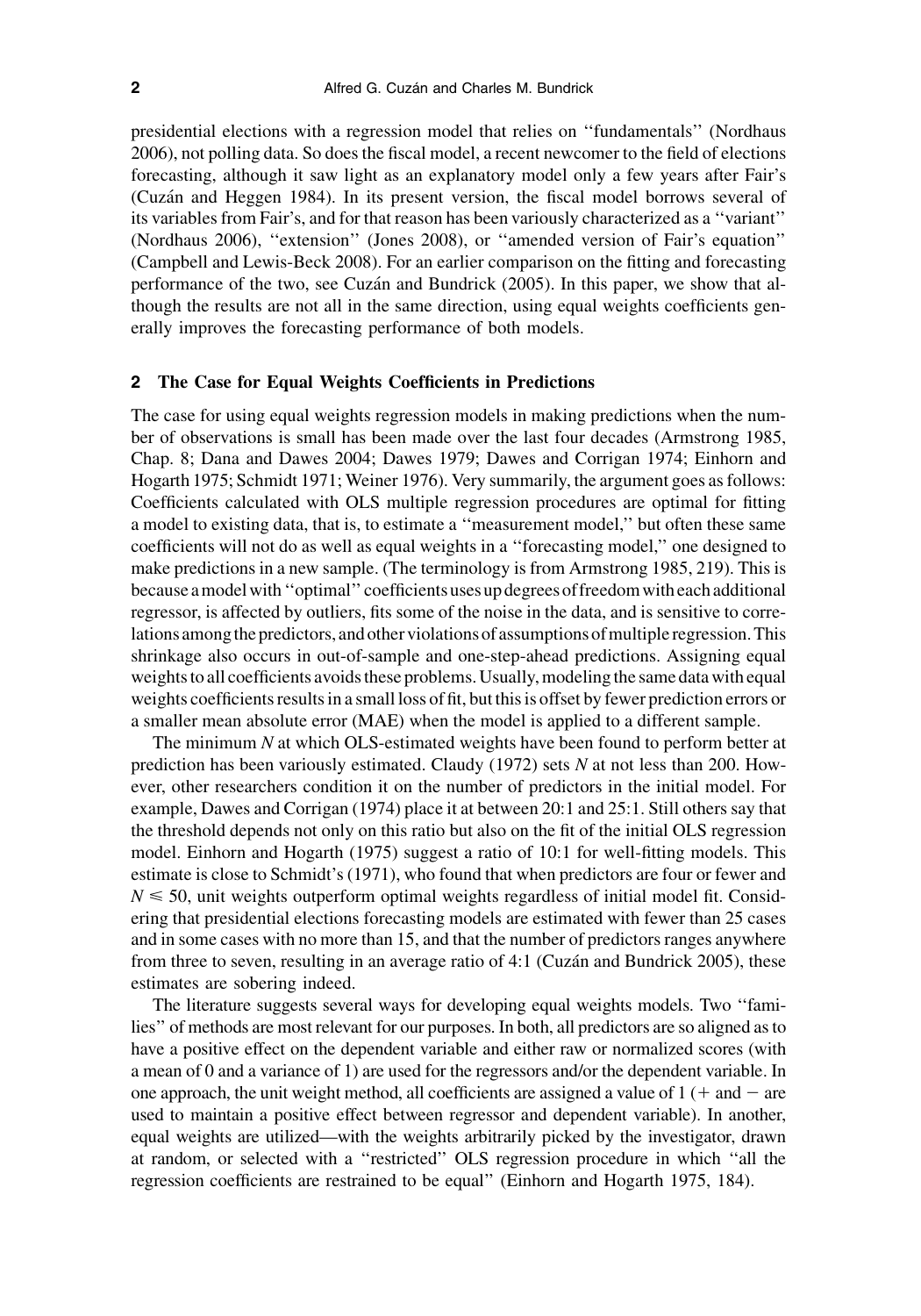We experimented with various combinations of each method. Our best results were obtained by normalizing only the regressors and using an OLS regression procedure to find the best fit under the constraint that the coefficients be equal (but not necessarily one). In this case, ''best results'' refer to the out-of-sample and one-step-ahead predictions generated by the model across the sample data set, since we do not have the luxury of taking a validating sample on which to apply and judge the model.

#### 3 Applying Equal Weights to Fair's Equation and the Fiscal Model

Variable definitions and specifications for Fair's presidential vote equation, as well as for the fiscal model, are shown in Table 1. In both, the dependent variable is VOTE2, the percent of the two-party vote going to the incumbent, the president or his party's candidate.

Fair's equation consists of seven regressors. The first three are economic: GROWTH, the expected annualized rate of per capita growth through the first three quarters of the election year; GOODNEWS, the number of quarters during the presidential term when

| Variable          | Definition and measurement                                                                                                                                                                                                                                                   |
|-------------------|------------------------------------------------------------------------------------------------------------------------------------------------------------------------------------------------------------------------------------------------------------------------------|
| VOTE <sub>2</sub> | Percent of the two-party vote won by the incumbent party candidate,<br>except that in the 1924 election Fair assigned 23.5% of the Lafayette<br>vote to President Coolidge and the rest to the Democratic candidate.                                                         |
| <b>GROWTH</b>     | The "growth rate of real <i>per capita</i> GDP in the first three quarters of the<br>election year (annual rate)."                                                                                                                                                           |
| <b>GOODNEWS</b>   | The "number of quarters in the first 15 quarters of the administration in<br>which the growth rate of real <i>per capita</i> GDP is greater than 3.2% at an<br>annual rate except for 1920, 1944, and 1948, where the values are zero."                                      |
| <b>ALLNEWS</b>    | ALLNEWS = GOODNEWS, except that in 1920, 1944, and 1948, the<br>actual values are entered. We thank Prof. Fair for sharing them with us.                                                                                                                                     |
| <b>INFLATION</b>  | The "absolute value of the growth rate of the GDP deflator in the first 15<br>quarters of the administration (annual rate) except for 1920, 1944, and<br>1948, where the values are zero."                                                                                   |
| <b>PERSON</b>     | " $PERSON = 1$ , if the incumbent president is running for election and<br>0 otherwise." Note, though that "Ford was not counted as an incumbent<br>running again because he was appointed vice president rather than<br>running on the original ticket."                    |
| <b>DURATION</b>   | "DURATION $= 0$ if the incumbent party has been in power for one term,<br>1 if the incumbent party has been in power for two consecutive terms,<br>1.25 if the incumbent party has been in power for three consecutive<br>terms, 1.50 for four consecutive terms, and so on" |
| <b>PARTY</b>      | PARTY = 1 if the Democrats occupy the White House, and PARTY = $-1$<br>if the Republicans are the incumbents.                                                                                                                                                                |
| <b>WAR</b>        | "WAR = 1 for the elections of 1920, 1944, and 1948 and 0 otherwise."                                                                                                                                                                                                         |
| <b>FISCAL</b>     | Fiscal policy: expansionary (1) or cutback $(-1)$ :<br>FISCAL = 1 if $F1 > 0$ and $F2 \ge 0$<br>$FISCAL = -1$ if $F1 < 0$ or $F2 < 0$<br>FISCAL = 0 if $F1 = 0$ and $F2 = 0$ (there is no such case in the data).                                                            |
| <b>FPRIME</b>     | FPRIME: expansionary (1) or contractionary $(-)$ :<br>FPRIME = 1 if $F1 > 1$<br>FPRIME $= -1$ if $F1 < 1$                                                                                                                                                                    |

Table 1 Variable definitions

Note. All quotes are from Fair (2006).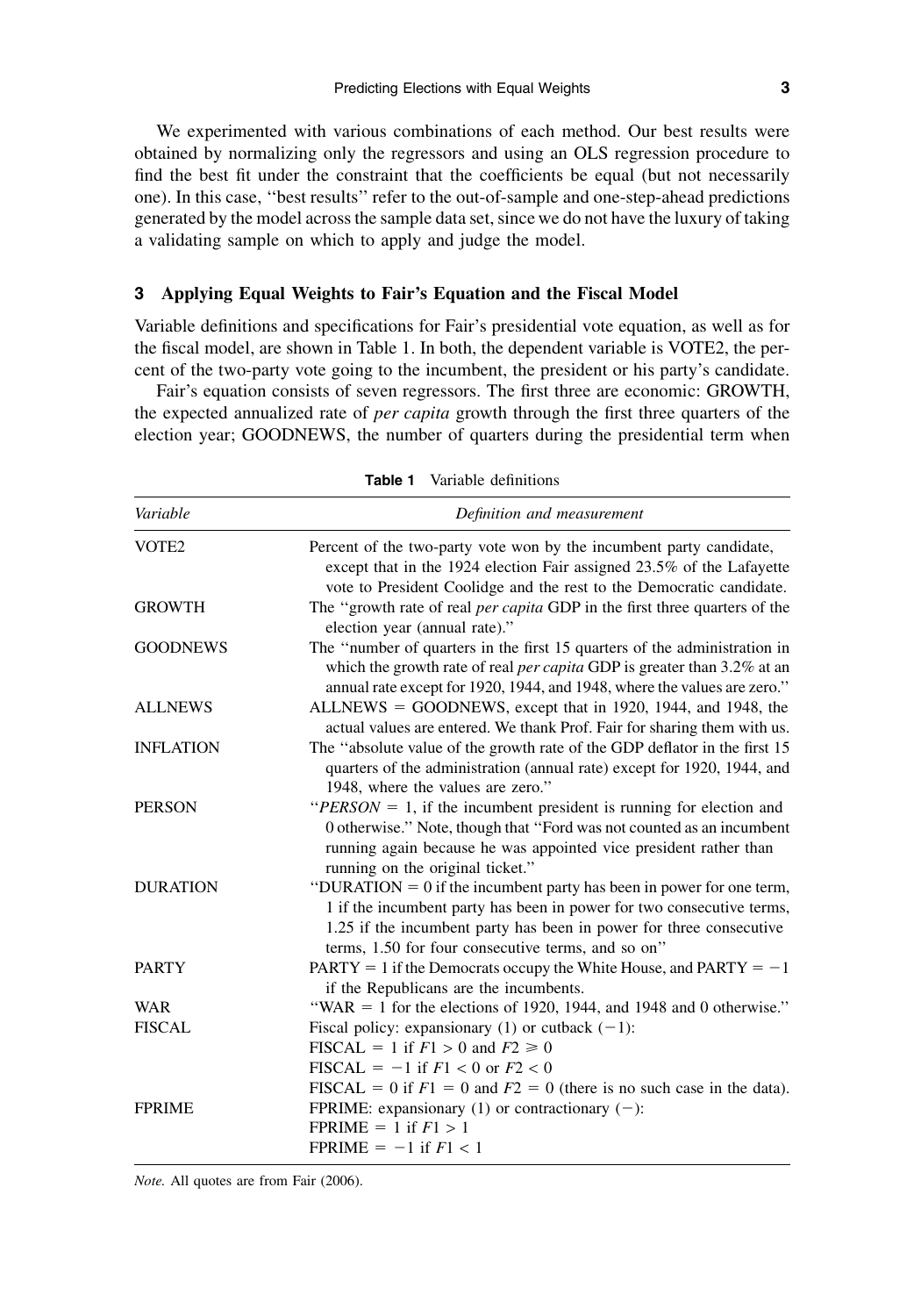GROWTH exceeds 3.2%; and INFLATION, the absolute change in the price level during the presidential term. Also included are four political variables: PERSON, which stands for whether the president himself is a candidate for reelection; his PARTY, Democrat  $(+1)$  or Republican  $(-1)$ ; DURATION, a weighted index of the number of consecutive terms the incumbents have controlled the White House; and WAR. Fair adjusts two of his three economic variables, INFLATION and GOODNEWS, assigning a value of 0 in three ''war'' years (1920, 1944, and 1948). Fair's expectations are that GROWTH, GOODNEWS, and PERSON have a positive effect on the vote and that INFLATION, DURATION, and PARTY have a negative effect. WAR is a control variable.

The fiscal model consists of five regressors. Three are borrowed from Fair's data set: GROWTH, GOODNEWS, and DURATION. However, in the case of GOODNEWS, the real values of the variable are restored in the war years. Thus, we convert it into ALL-NEWS. Also included in the fiscal model is the PARTY of the incumbents because not only Fair but Alessina and Rosenthal (1995), too, find that historically Republicans have done better than Democrats at the polls. This is purely an empirical control.

The fifth and last factor in the fiscal model, what distinguishes it from every other presidential elections model, is a measure of spending policy: the change in the ratio of federal outlays to gross domestic product (GDP) between election years  $(F)$ . Note that this variable tracks relative, not total spending. The federal budget may grow in absolute terms but fall or remain constant in relation to the economy. In the past, we have measured the change in  $F$  with FISCAL, a binary variable constructed with  $F1$  and  $F2$ , respectively, the first and second derivative of F. If  $F1 > 0$  and  $F2 \ge 0$ , this means that in the current term, F has increased at the same or faster rate than in the previous administration. In those cases, fiscal policy is labeled "expansionary," and FISCAL is coded  $+1$ . On the other hand, if  $F1 < 0$ , regardless of the value of  $F2$ , this indicates that F has contracted since the last election. Also, if  $F1 > 0$  and  $F2 < 0$ , this shows that in the current term F has grown at a slower rate than in the previous term; in other words, its rate of growth has decelerated. Both are considered cases of fiscal cutback, and FISCAL is coded  $-1$ . (The case where  $F1 = 0$  is theoretically possible but does not occur in the data set.) More recently, we have experimented with a simpler measure, FPRIME, also a binary variable that takes the value of 1 if  $F1$  is positive (fiscal policy is "expansive") and  $-1$  if it is negative (fiscal policy is "contractionary''). With either version of the fiscal model, the incumbents are expected to win reelection if fiscal policy contracts and to lose if it expands. For the theoretical rationale, see Cuzán and Bundrick (2008) and Cuzán, Heggen, and Bundrick (2009). All other variables are hypothesized to behave as in Fair's model.

For the purpose of forecasting, both models are estimated with all elections starting with that of 1916. As shown in Table 2, all three models have a reasonably good fit with the data. In terms of both the MAE of the in-sample predictions and the Hit Rate (the percent of correct predictions), the fiscal model with FPRIME performs best. It missed only three elections, all close contests (where  $48 \leq$  VOTE2  $\leq$  52), whereas the other two missed at least one election that was nowhere close (1992 or 2008).

Parenthetically, it may be wondered why we evaluate the models on the Hit Rate as well as the MAE. It seems to us that for some purposes it is more desirable that a model be able to pick the winner ahead of time as opposed to just having the smaller MAE. We submit that, given the choice, those whose overriding interest lies in who will be in the White House, namely the media, lobbyists of all sorts, and foreign governments, prefer a model with the highest percentage of hits over one with the lowest MAE.

As mentioned, we experimented with several equal weights methods for all three models. Here we report only the results obtained from the best-performing method. The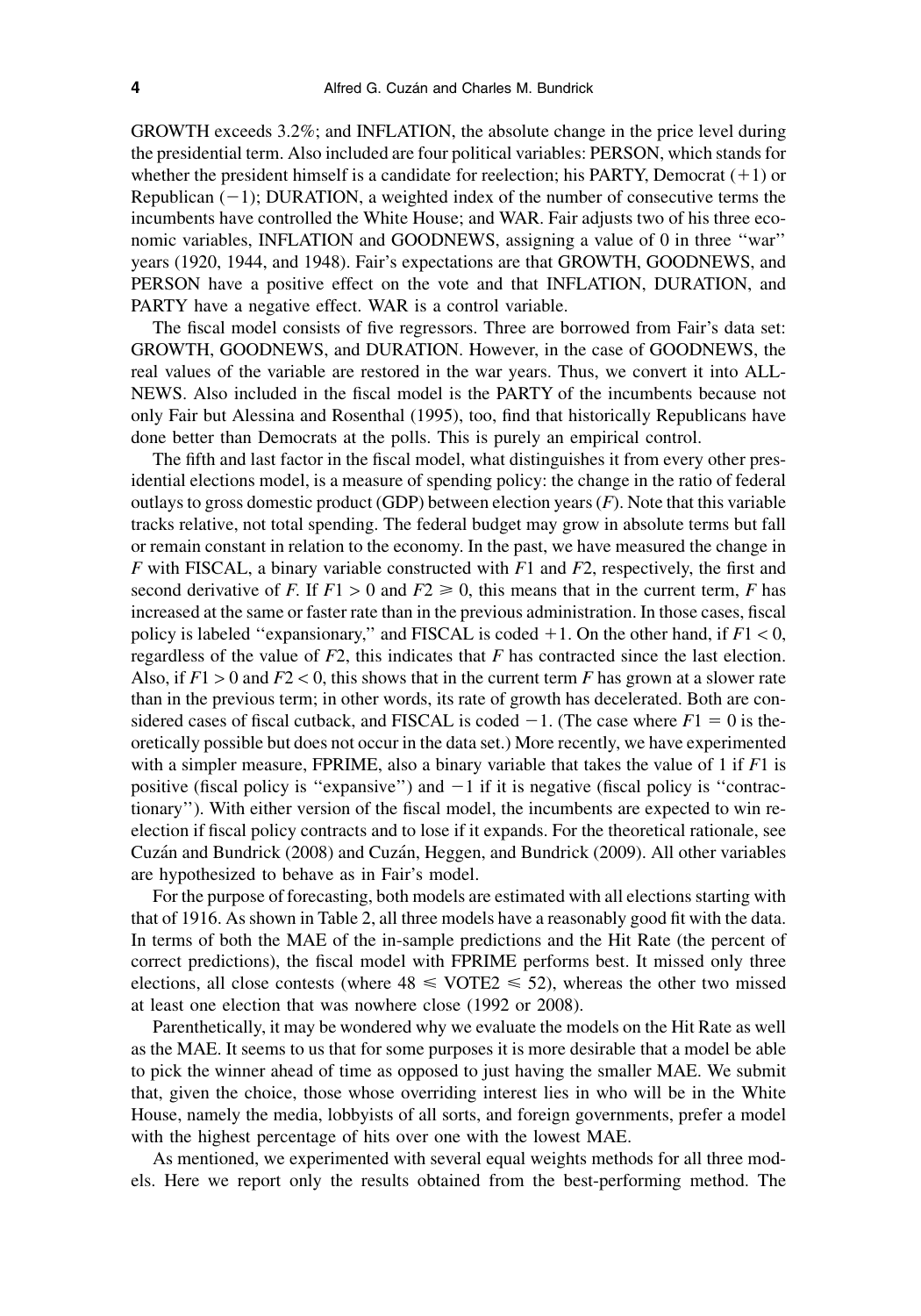|                              | Model                        |                   |                  |  |  |
|------------------------------|------------------------------|-------------------|------------------|--|--|
|                              |                              | Fiscal model with |                  |  |  |
| Variable                     | Fair's equation              | <b>FISCAL</b>     | <b>FPRIME</b>    |  |  |
| <b>FISCAL</b>                |                              | $-2.04(-3.68)$    |                  |  |  |
| <b>FPRIME</b>                |                              |                   | $-2.17(-5.20)$   |  |  |
| <b>DURATION</b>              | $-3.29(-2.77)$               | $-3.41(-3.73)$    | $-4.21(-5.92)$   |  |  |
| <b>PARTY</b>                 | $-2.63(-4.31)$               | $-2.42(-4.52)$    | $-2.08(-4.74)$   |  |  |
| <b>ALLNEWS</b>               |                              | 0.92(4.96)        | 0.94(6.04)       |  |  |
| <b>GOODNEWS</b>              | 1.11(4.64)                   |                   |                  |  |  |
| <b>GROWTH</b>                | 0.68(6.26)                   | 0.66(6.91)        | 0.68(8.49)       |  |  |
| <b>INFLATION</b>             | $-0.64(-2.26)$               |                   |                  |  |  |
| <b>PERSON</b>                | 3.50(2.61)                   |                   |                  |  |  |
| <b>WAR</b>                   | 5.85(2.24)                   |                   |                  |  |  |
| <b>INTERCEPT</b>             | 46.80 (19.61)                | 47.61 (35.31)     | 48.71 (44.82)    |  |  |
| <b>SEE</b>                   | 2.49                         | 2.36              | 1.98             |  |  |
| $R^2$                        | .91                          | .91               | .93              |  |  |
| Adjusted $R^2$               | .86                          | .88               | .92              |  |  |
| Durbin-Watson                | 2.65                         | 1.77              | 1.63             |  |  |
| First-order auto-correlation | $-0.36$                      | $-0.03$           | 0.16             |  |  |
| <b>MAE</b>                   | 1.68                         | 1.49              | 1.32             |  |  |
| Largest error (year)         | 4.18 (1992)                  | 5.3 (2008)        | $-4.0(1964)$     |  |  |
| Elections missed             | 1916, 1960, 1968, 1992, 2000 | 1948, 1976, 2008  | 1948, 1968, 1976 |  |  |
| Hit Rate $(\%)$              | 79                           | 88                | 88               |  |  |

Table 2 Fair's equation and two versions of the fiscal model compared. Dependent variable: VOTE2 (incumbent's share of two-party vote); t-values in parenthesis (all significant at .05 or less); in-sample predictions 1916–2008 ( $N = 24$ )

coefficients for each of the three models were estimated using OLS regression on normalized regressors, all so aligned as to have a positive effect on VOTE2, with the added constraint of ''equal weights,'' that is, that they all have the same influence on VOTE2 (see Table 3 for the results). All coefficients are statistically significant and in the hypothesized direction. As expected, compared to their OLS counterparts, the equal weights models do not fit the data as well. Across the three models, the  $R^2$  is slightly lower and the in-sample prediction MAEs higher. However, in two of the three models (Fair's equation and the fiscal model with FPRIME), the equal weights method yields more hits.

Next, we compare the performance of the OLS and equal weights variants of these models in out-of-sample forecasting. To do this, all models were reestimated 24 times, each using  $N-1$  elections, sequentially; in turn, each of the 24 models was used to "predict" the election outcome omitted from those over which it was calibrated. The results are shown in Table 4. Across all three cases, equal weights models outperformed their OLS counterparts, incurring smaller MAEs and in two cases more correct predictions. The largest improvement is obtained with Fair's equation, where the number of miscalls is slashed in half. In fact, the number of hits obtained with equal weights is greater than that of the model's original in-sample showing using standard OLS: 21 versus 19.

Finally, we look at the performance of both sets of models, respectively, with optimal and with equal weights, in one-step-ahead forecasting. In order to allow enough data to fit the optimal OLS models, the series starts with the 1952 election. We first estimated all six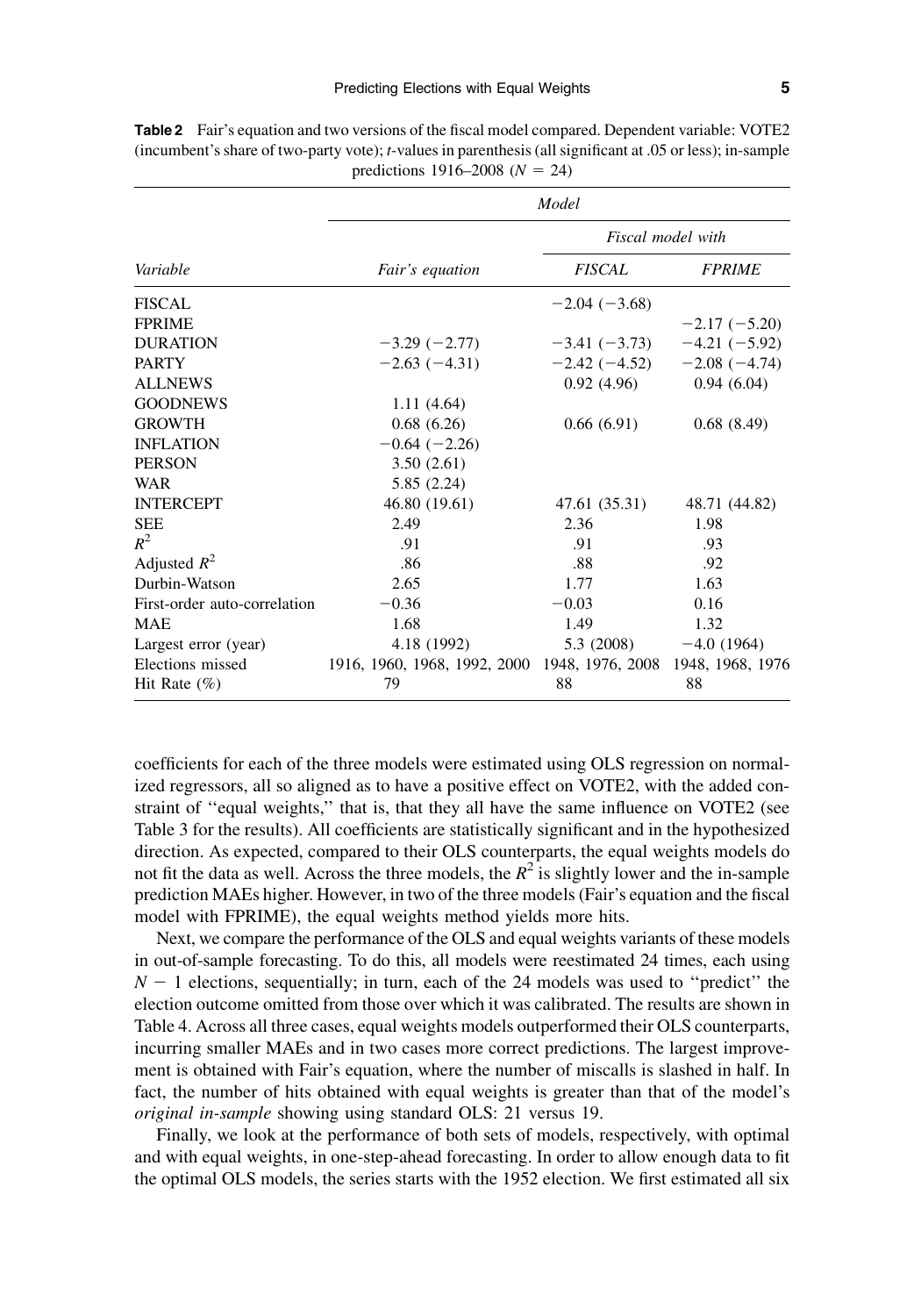|                                | Model            |                        |                |  |  |
|--------------------------------|------------------|------------------------|----------------|--|--|
|                                |                  | Fiscal model with      |                |  |  |
|                                | Fair's equation  | <i>FISCAL</i>          | <b>FPRIME</b>  |  |  |
| All variables                  | 2.49(9.11)       | 2.59(12.12)            | 2.76 (13.74)   |  |  |
| <b>INTERCEPT</b>               | 52.09 (80.48)    | 52.09 (102.76)         | 52.09 (114.02) |  |  |
| <b>SEE</b>                     | 3.17             | 2.48                   | 2.24           |  |  |
| $R^2$                          | 0.79             | 0.87                   | 0.896          |  |  |
| Adjusted $R^2$                 | 0.78             | 0.87                   | 0.89           |  |  |
| Durbin-Watson                  | 2.19             | 1.35                   | 1.22           |  |  |
| Fist-order<br>auto-correlation | $-0.096$         | $-0.196$               | 0.37           |  |  |
| <b>MAE</b>                     | 2.21             | 1.75                   | 1.59           |  |  |
| Largest error<br>(year)        | 8.69 (1920)      | 6.66(1980)             | $-5.55(1968)$  |  |  |
| Elections missed               | 1988, 1992, 2000 | 1948, 1976, 1980, 2008 | 1948, 1976     |  |  |
| Hit Rate $(\%)$                | 88               | 83                     | 92             |  |  |

Table 3 Normalized regressors and equal weights coefficients. Dependent variable: VOTE2 (incumbent's share of two-party vote); t-values in parentheses; in-sample predictions,  $1916 - 2008$  ( $N = 24$ )

Note. All regressors are statistically significant at 0.01 or better and have the same effect on VOTE2, only in the direction shown in the OLS models displayed in Table 2.

models with the previous nine elections and used them to predict 1952 results. Next, we reestimated the models with the 1916–52 elections and predicted for 1956. We proceeded in this manner, at every step incorporating one additional election into each model to predict the one immediately following, through 2008. Displayed in Table 5, the results are mixed. In the fiscal models, equal weights outperform optimal weights in the MAE or the Hit Rate. In the case of Fair's equation, equal weights yield a larger MAE (3.1 versus 2.3), but one more hit.

| Models                                 | MAE  | Largest<br>error (year) | Hit<br>Rate $(\%)$ | Elections missed                         |
|----------------------------------------|------|-------------------------|--------------------|------------------------------------------|
| Optimal weights                        |      |                         |                    |                                          |
| Fair's equation                        | 2.75 | 9.83 (1920)             | 71                 | 1916, 1948, 1960, 1968, 1988, 1992, 2000 |
| Fiscal model with 1.99                 |      | 6.63(2008)              | 83                 | 1948, 1976, 1980, 2008                   |
| <b>FISCAL</b>                          |      |                         |                    |                                          |
| Fiscal model with $1.85 -6.32$ (1932)  |      |                         | 88                 | 1948, 1968, 1976                         |
| <b>FPRIME</b>                          |      |                         |                    |                                          |
| Equal weights                          |      |                         |                    |                                          |
| Fair's equation 2.55                   |      | 10.23 (1920)            | 88                 | 1988, 1992, 2000                         |
| Fiscal model with 1.91                 |      | 6.96 (1980)             | 83                 | 1948, 1976, 1980, 2008                   |
| <b>FISCAL</b>                          |      |                         |                    |                                          |
| Fiscal model with $1.74 - 5.88$ (1964) |      |                         | 92                 | 1948, 1976                               |
| <b>FPRIME</b>                          |      |                         |                    |                                          |

Table 4 Out-of-sample diagnostics: optimal versus equal weights in Fair's equation and two versions of the fiscal model; 1916–2008 ( $N = 24$ )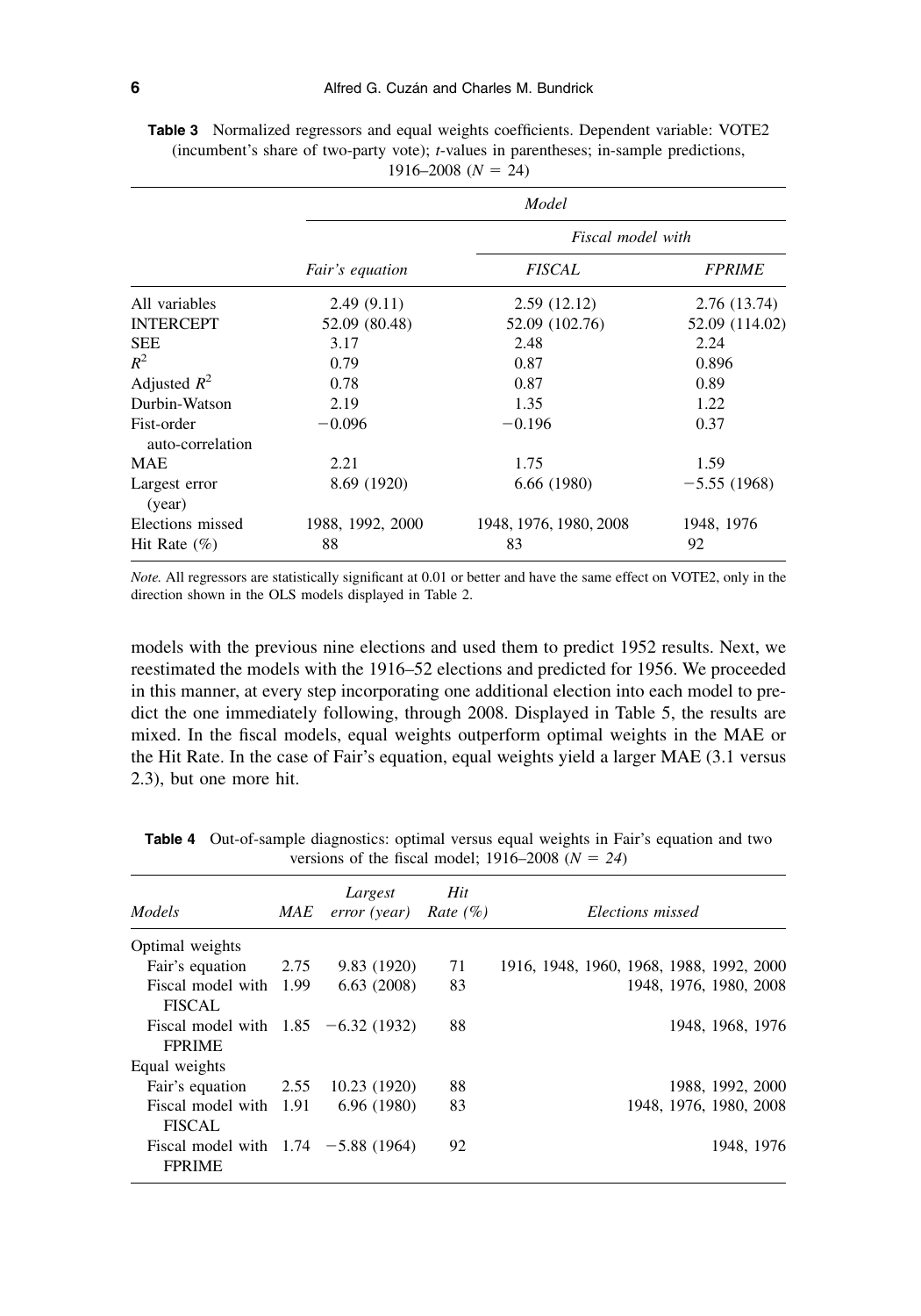| <b>Models</b>                      | <i>MAE</i> | Largest error (Year) | Hit Rate $(\% )$ | Elections miscalled    |
|------------------------------------|------------|----------------------|------------------|------------------------|
| Optimal weights                    |            |                      |                  |                        |
| Fair's equation                    | 2.33       | $-5.28(1952)$        | 75               | 1960, 1976, 1992, 2000 |
| Fiscal model with<br><b>FISCAL</b> | 2.26       | 6.63(2008)           | 75               | 1960, 1976, 1980, 2008 |
| Fiscal model with<br><b>FPRIME</b> | 1.92       | $-5.05(1964)$        | 75               | 1948, 1960, 1968, 1976 |
| Equal weights                      |            |                      |                  |                        |
| Fair's equation                    | 3.09       | $-8.39(1952)$        | 81               | 1988, 1992, 2000       |
| Fiscal model with<br><b>FISCAL</b> | 2.22       | 7.56 (1980)          | 75               | 1948, 1976, 1980, 2008 |
| Fiscal model with<br><b>FPRIME</b> | 1.81       | $-6.01(1964)$        | 81               | 1948, 1960, 1976       |

Table 5 One-step-ahead diagnostics: optimal versus equal weights in Fair's equation and two versions of the fiscal model 1916–2008 ( $N = 24$ )

As an additional test, we reestimated all models over the 1880–2008 period. Fair includes data on all his variables for this extended period although, as noted, for forecasting purposes he estimates his equation starting with the 1916 election. The results, not shown for lack of space, are consistent with those obtained over the shorter period. Across all models, the MAE shrinks by between 0.70 and 2.0 points with the one-step-ahead method and around 0.25 points with the out-of-sample method. The Hit Rate rises in Fair's equation with either method, as well as in the fiscal model with FPRIME with the one-step-ahead method; it falls slightly in the latter with the out-of-sample method and in its sister model with FISCAL with the one-step-ahead method. The largest gains are obtained with Fair's model.

#### 4 Conclusion

In this research note, we evaluated the idea that equal weights can outperform optimal weights in regression models with a relatively small ratio of observations to predictors, as is the case in three presidential elections forecasting models, Fair's equation and two versions of the fiscal model. We found that in all three models standardizing the predictors and restraining the regression coefficients to be equal, without necessarily taking the value of 1, yield either more in-sample and out-of-sample correct predictions of whether the incumbents will retain the White House or a smaller absolute error of the prediction of their share of the two-party vote. These results held over two time periods, 1880–2008 and 1916–2008. In one-step-ahead forecasting, the results are the same in the fiscal models. In Fair's equation, estimated over the shorter period, there is a trade-off: equal weights scored more hits but at the cost of a higher error in the predicted vote.

These findings, then, are generally supportive of the three-decade-old research by Hogarth and others concerning the value of equal weights for prediction when the N over which a model is fitted is small. If the findings with Fair's equation and the fiscal model are representative, there appears to be little or no downside to the equal weights method in forecasting presidential elections. This is especially the case if one is more interested in predicting the winner than in minimizing the error in the margin of victory. Given that all presidential elections forecasting models are estimated with fewer than 25 observations, and usually no more than 15, it would be interesting to conduct more experiments with equal weights in presidential elections forecasting.